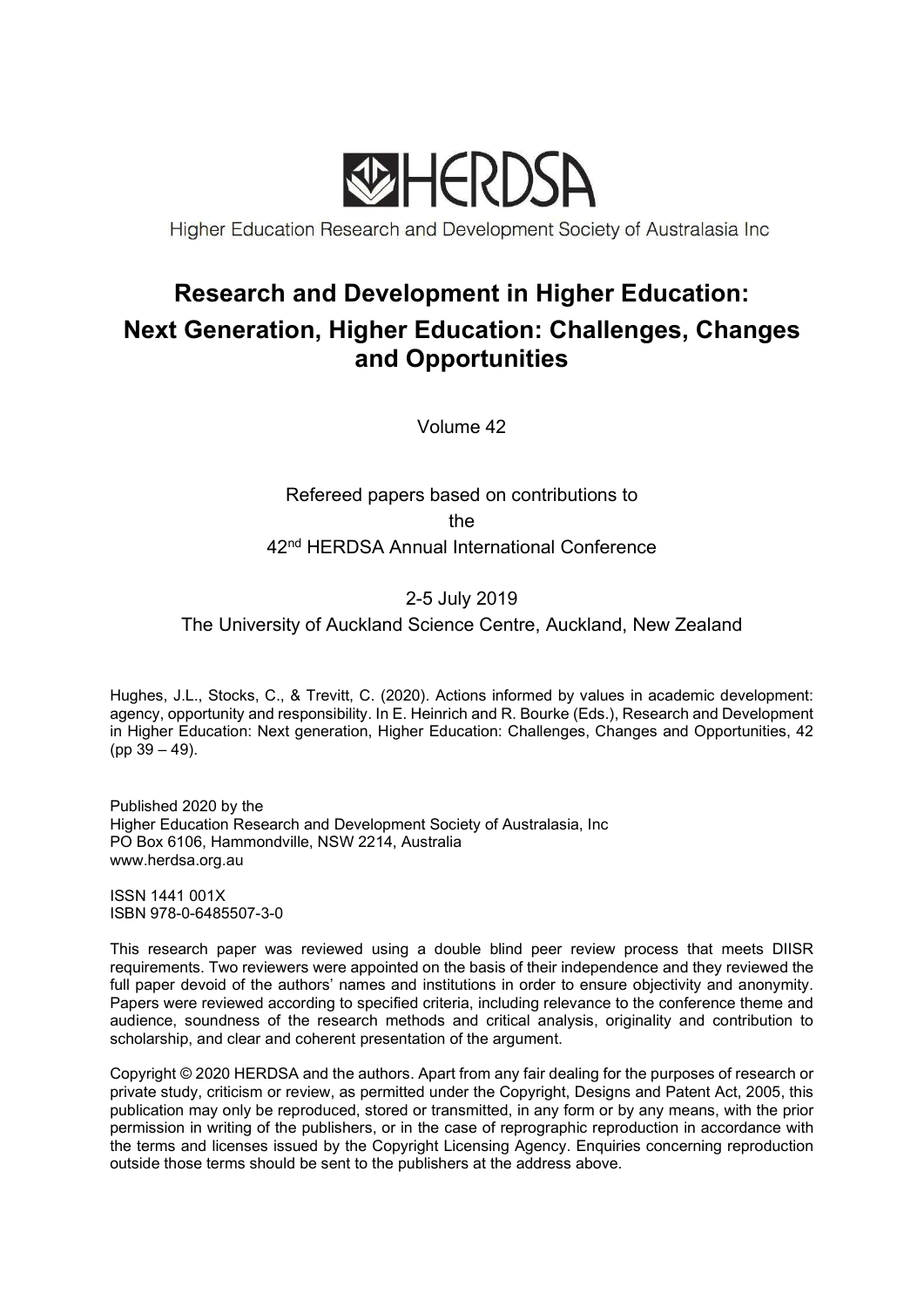## Actions informed by values in academic development: agency, opportunity and responsibility

#### Joseph L. Hughes

Australian National University, Canberra, ACT Australia joseph.hughes@anu.edu.au

#### Claire Stocks

University of Central Lancashire, Preston, Lancashire, United Kingdom CStocks3@uclan.ac.uk

#### Chris Trevitt

Australian National University, Canberra, ACT Australia chris.trevitt@anu.edu.au

We leverage our recent (and ongoing) collaborative auto-ethnographic project to explore how the values, expectations and experiences that we each bring to our roles function in tension (or synergy) with the current higher education climate. This exploration is to help inform what we do in our roles: how do we choose to act in the neo-liberal university and why. Firstly, we trace a narrative that explores the positioning of academic developers with respect to expectations, signaling that we have an active relationship with the discourses that we work within. This leads us to consider the political dimensions of academic development work, and, in that context, our power, agency and values. Such focus encourages a critically reflexive approach and segues to the second part of the article, where, through the lens of identity, we interrogate how our own actions (as developers) are linked to the expectations and discourses with which we might find tension or conflict. It is here, drawing on notions of privileged irresponsibility and a scholarship of 'redescription', that our exploration turns to action: we argue that academic developers have not only an opportunity, but a responsibility to engage with redefining the discourses that give rise to the tensions and ambiguities in our roles. To do this, we suggest that a reflexive approach informed by values is essential: failure to do so contributes to a lack of clarity about what academic development work is for and risks promulgating the antithesis of its purpose.

Keywords: academic development, values, agency

#### Introduction

In order to explore the position of academic developers in the changing HE landscape, we turned to collaborative autoethnography which offers

an approach to research and writing that seeks to describe and systematically analyse (graphy) personal experience (auto) in order to understand cultural experience (ethno) (Ellis, Adams & Bochner, 2011, p1).

We have sought to better understand how the values, expectations and experiences that we each bring to our roles as academic developers function in tension with the changes occurring in higher education.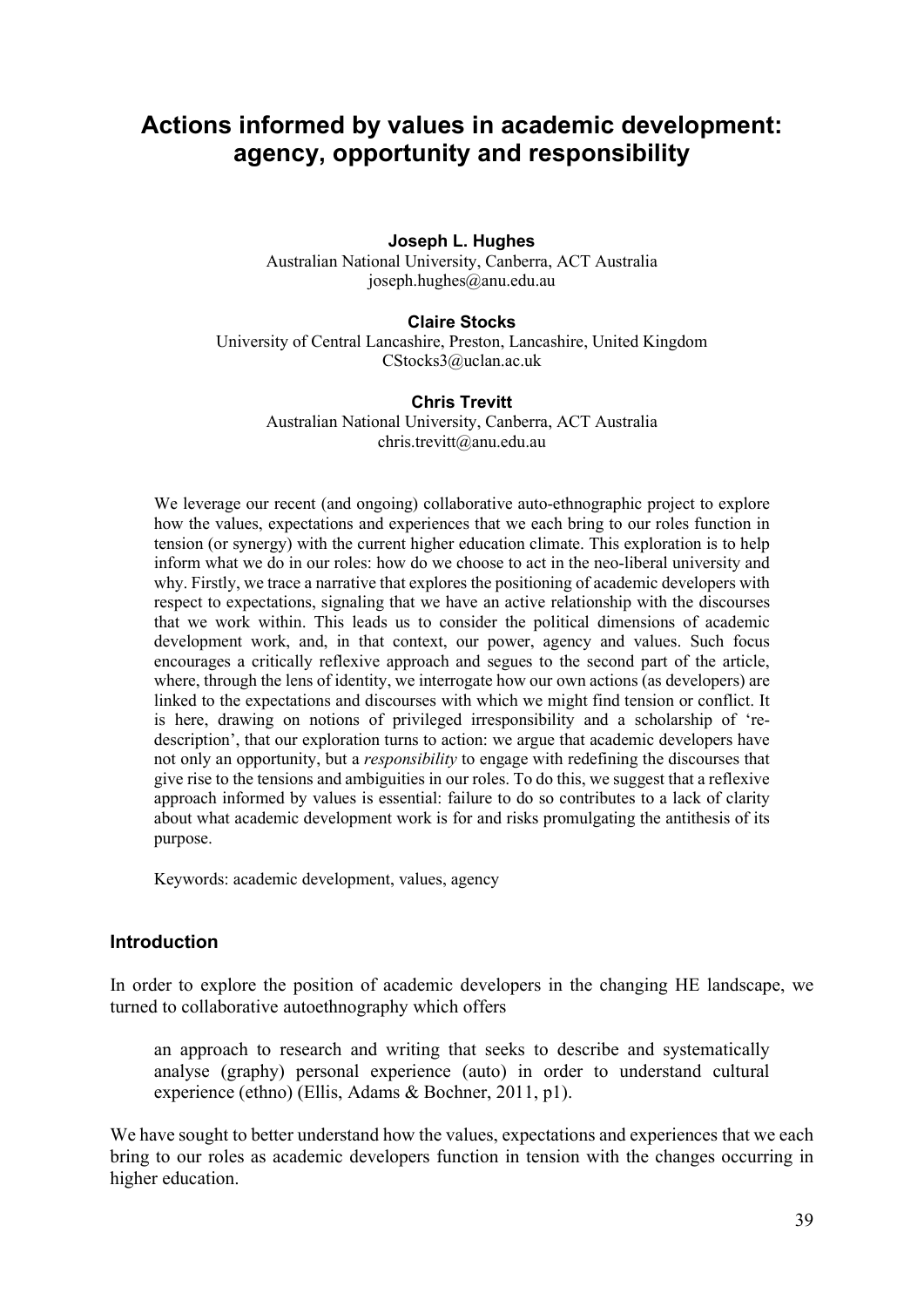Having more than one author on board could help to have multiple voices in the story, hence, to fulfil the requirement to embed the life that is under study into the social-cultural environment (Winkler, 2017, p239).

For us, one of the strengths of the collaborative approach is that it starts to give a sense of the field of academic development more broadly, as we explore it through our various experiences and perspectives.

I think one of the potential benefits of autoethnography might be its capacity to expose culture through individual stories, and that might give us greater insight into our roles and the expectations of us (although I think these are probably strongly influenced by the organisation). I have learnt lots about how my institution operates and what it expects through stories that have been recounted to me first- or secondhand. (Author 2)

We have recognised in ourselves a desire to practice inclusively and collaboratively; striving for compassion and integrity, in pursuit of a praxis that is authentic to our sense of professional self. This has demanded on-going conversations about the larger purposes of (higher) education, and especially the challenges (and opportunities?) of the current performance-driven culture and the potential to engage with and contest that culture. We have surfaced a number of barriers, often structured around a dichotomy between what we expect of ourselves, and what others (senior managers as well as the colleagues who we are tasked with 'developing') expect of us. Our collaboration has surfaced how things are actually very similar for us on different continents (UK/Australia), at different types of institution (teaching-focussed/researchintensive) and in managerial vs academic roles. Collectively we embody a diverse range of academic and academic development experience.

We ... value a variety of different perspectives on development work, ... the 'ethno-' part of the approach … allows us to do this, and the collaborative 'auto-' [assists] us to be humble in doing so (Author 1).

We are early, mid- and late-career: two of us are in our forties, the other is in his sixties. Two are British, and the other Australian, but two have lived and worked in Australia for much of our careers . We all have experience of research-intensive universities, but one currently works in a more teaching-focussed institution. We all hold PhDs – two of us in the sciences, and one in the arts – and we are, therefore, not unrepresentative in that we came to our development roles having established an initial expertise and professional identity in another discipline. One of us is currently an academic, one is 'professional support' and the third, having previously occupied both 'professional' and academic positions, now holds an honorary appointment. Each of us is very aware that our original discipline differs (substantially) from the world of ethnography. Yet, it was very much a deliberate, shared and thoughtful process that – more than two years ago – saw the three of us first tentatively explore this whole approach and, subsequently, commit to further sustained exchanges. Our primary motivation (authors 1 and 2) in making this commitment and working together was to support and further inform our dayto-day work practices rather than the production of another piece of published academic work. At the same time, we were aware that our shared endeavour was, potentially, of much wider interest and value, eg via conference presentations and/or publication. For author 3, the primary motivation was to continue to stay engaged with the work (and world) of academic development and to lend whatever support proved possible to two long-term respected and valued colleagues: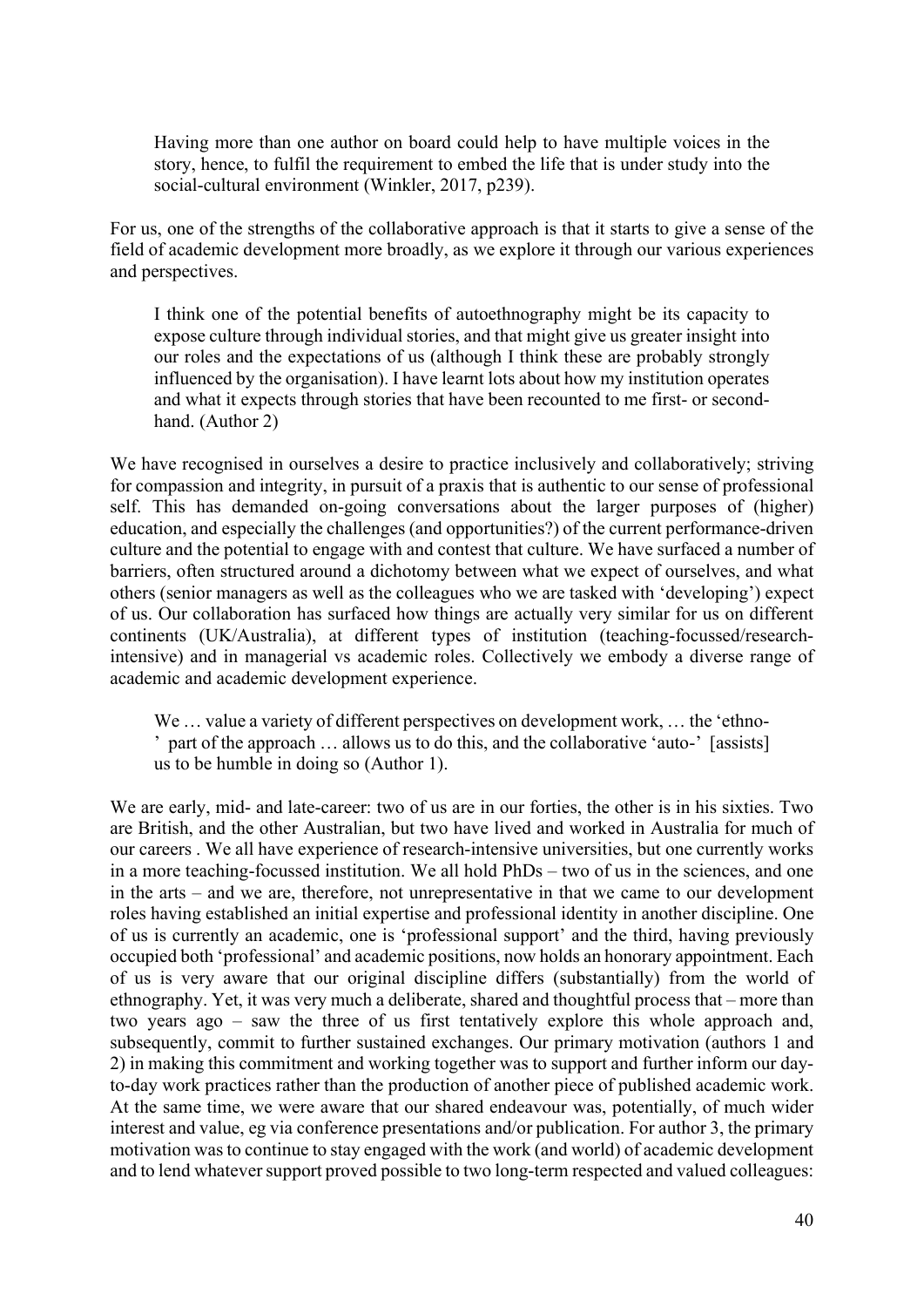experience had made it clear to me that each of these colleagues' values and aspirations in regard to academic development very much resonated with my own (Author 3).

This variety of experience and perspectives has strengthened our approach, providing a range of similarities and contrasts, that have informed and helped validate our observations and conclusions.

 The approach has evolved as we learned from the experience, and further consolidated our shared trust and understanding. Our exchanges have been via e-mail, a WhatsApp chat group, as well as face-to-face and Skype discussions. It has included regular sharing of perspectives and observations, often backed up by research papers to further prompt ongoing discussions, typically revolving around particular work-related challenges (or opportunities). (For example, in a 12 month period we exchanged more than 150 emails, along with papers that, ultimately, were sufficient to support the preparation of one book chapter and two conference presentations.) 'Discussion', in this context implies thoughtful and considered attention being paid to the input of others, and making a supportive, developmental response: an act that, unfortunately, experience shows stands in marked contrast to much of our collective experience of what occurs in the name of modern university management. Drawing on our learning from this ongoing dialogue, we have formulated an argument and anchored it here using selected extracts in our individual voices. The circulation of draft papers (of our collaborative writing) and related questions has often prompted further questions or discussion.

Thanks both for sending around some fab detailed notes. Yes, rough, but very valuable indeed. They have provoked lots of ideas that I want to pursue (Author 3).

Autoethnography is both product and process (Ellis, Adams & Bochner, 2011). Doing autoethnography in order to produce an autoethnographic output has alerted us to the interplay between product and process, the significance of product in underpinning process, and the potential for the process to change that which is being researched. This interplay highlights the potential of autoethnography to impact praxis, as the researcher/researched is alerted to the inherent connection between reflection/analysis and further action.

## Part 1 – Why Values?

#### The 'positioning' of developers with respect to expectations

A founding element of our collaborative auto-ethnographic project was a dialogue about expectations.

I find myself sharing information (like my academic background) to try to temper expectations that I might 'know' what they want me to tell them... On the one hand we may wish to 'establish credibility' as academic developers, and on the other, we have to duck the expectation that we are 'teaching experts' who can transmit best practice to them. This might also raise questions about how much we role model, coach, mentor, act as critical friend, and how accepting our colleagues are of us acting in these ways. Do they value us if we are 'only' there to ask challenging questions or point to relevant literature and scholarship? (Author 2)

This led naturally, for us, to explore values: our values and why we hold them.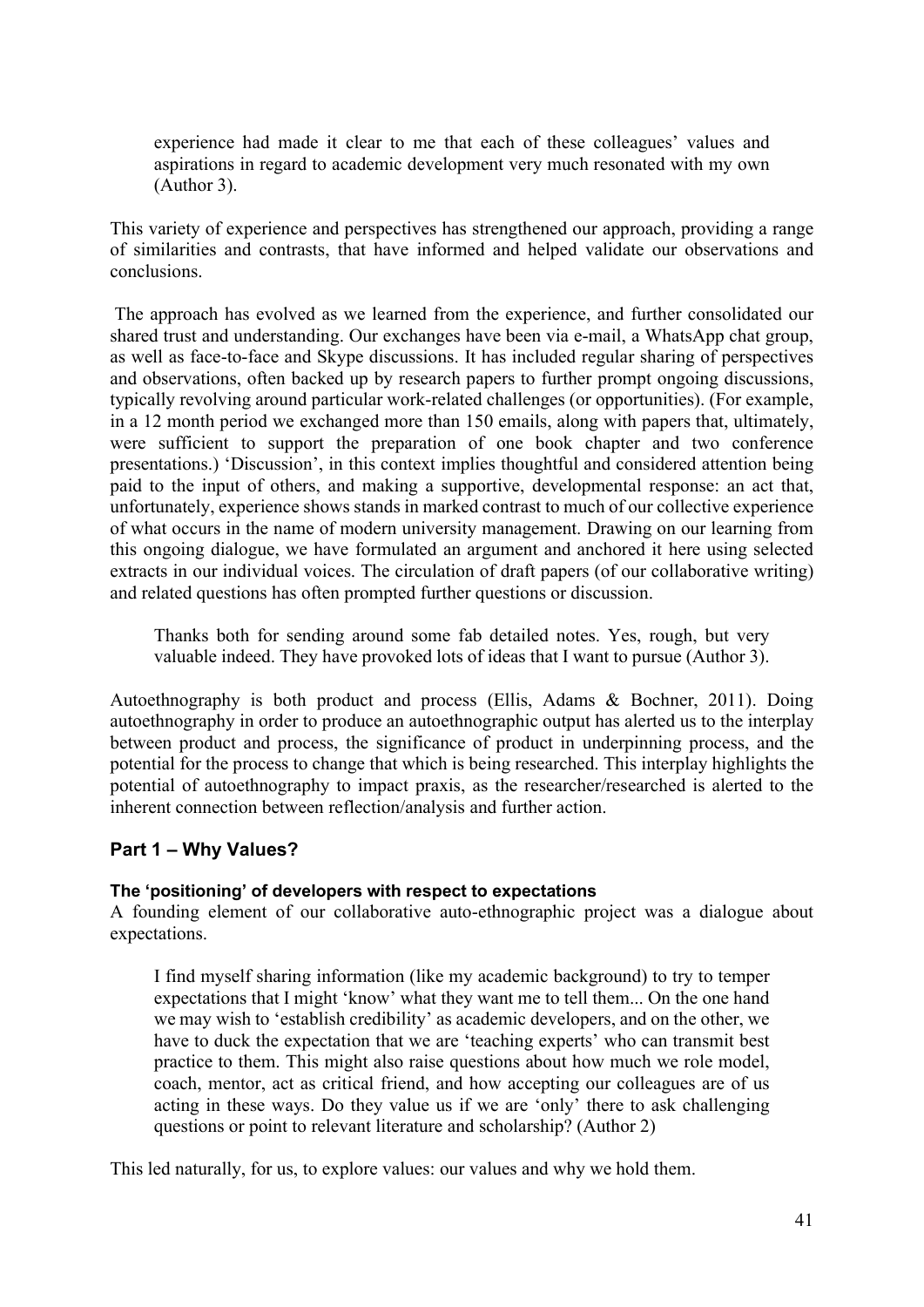The key question is: How do academic developers position themselves if their own values do not reflect the social and institutional discourses of their workplaces? (Di Napoli, 2014, p4)

Prompts such as this aligned with our discussions at a time when we began to question ourselves more deeply; "how well do we understand the values that we hold dear; how have they come about, [ ?] and what are they – can we name them?" The positioning of developers with respect to expectations also raises questions, for us, about our relationship with the discourses that we work within – the neo-liberal agenda and performance-driven culture being a specific example. We can relate to notions of "discourses in conflict" and developers as "brokers of discourses", as discussed by Di Napoli (2014, p9):

In other words, how can academic developers become brokers of different and often contrasting discourses, while keeping their own values alive and recognisable to the academic community?

Key to our argument is that we have a relationship with these discourses. We are not a passive recipient of them, rather we are part of the discourse, entwined with it – we shape the discourse because it is a part of us. Here we signal an interest in Lee and McWilliam's (2008) perspective of "living with" academic development where they

… seek to move towards imagining a critical scholarship for academic development that can engage productively in the ongoing reinvention of the academy (Lee and McWilliam 2008, p69).

It is their engagement with the "unstable and often contradictory positionings for academic developers" (Lee and McWilliam 2008, p72) in terms of Foucault's 'games of truth and error' and Rorty's scholarship of 're-description' that have given fresh light to our ways of thinking about the relationship between our actions, our values, and our discourses. As Lee and McWilliam (2008, p73)

…turn to the ironic work of Rorty (1989) and of Haraway (1991) to find a way to live and work with the daily experience of contradiction and ambiguity within the modern university

and "imagin[e] a new leaderly disposition in the field" (Lee and McWilliam, 2008 p75), so do we interrogate our values to give us direction in the burgeoning neo-liberal university. Di Napoli (2014) discusses 'value gaming' and 'positioning', exploring the

sets of values academic developers import into their work and how these values may or may not be enacted in their own institutional space (Di Napoli, 2014, p1)

and how

positioning shapes expectations about the work these professionals carry out and the activities they should be involved in (Di Napoli, 2014, p5).

The metaphor of 'gaming' speaks to how we feel about our 'positioning' with respect to many of the expectations made of us. Our collaborative work has revealed how we have been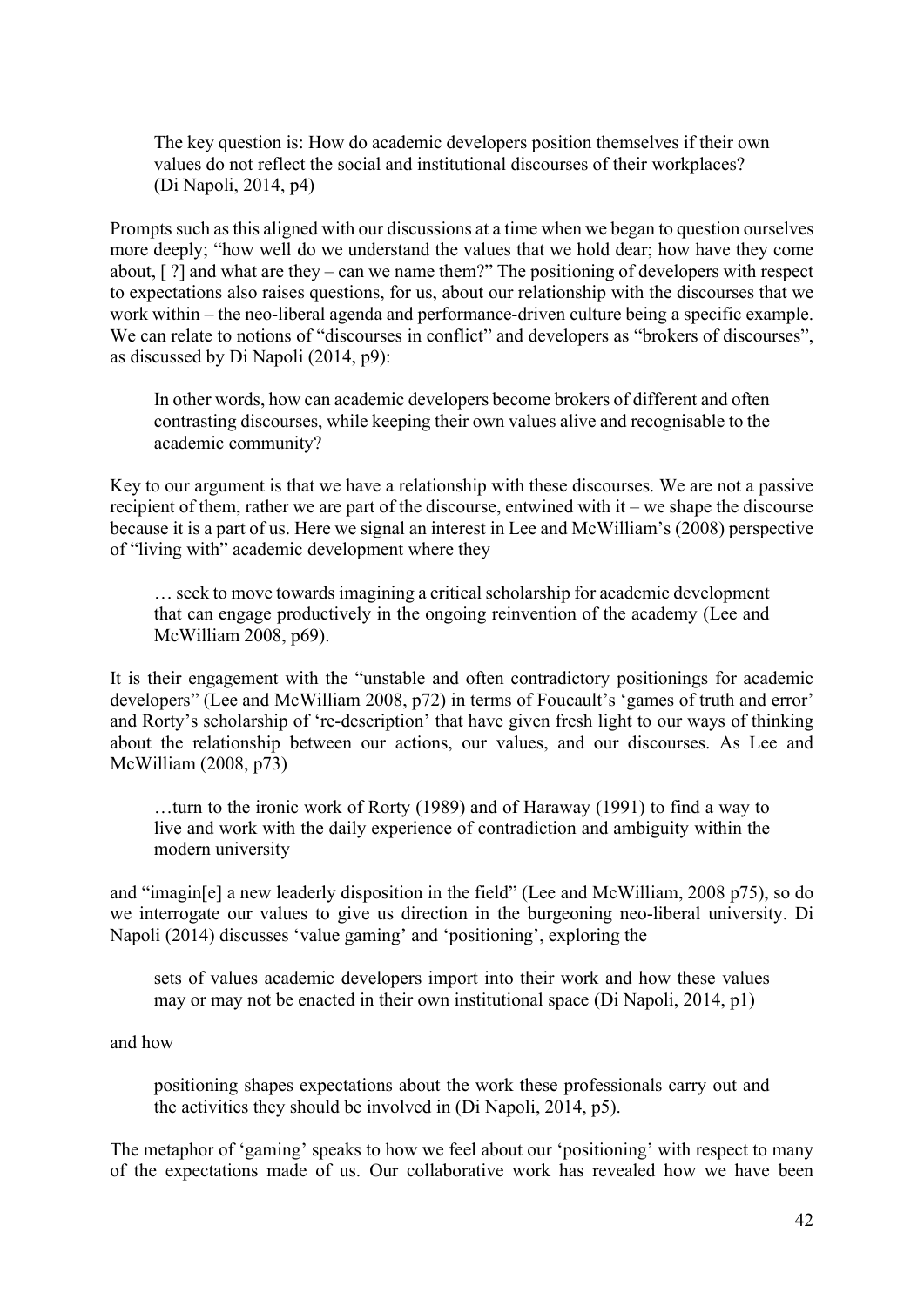challenged in identifying this for ourselves, and benefited from a process of writing ourselves into understanding:

I am still left stranded right where I started, feeling like I have only just set foot on a path of becoming and unsure about who I am supposed to be as I am thrust into a leadership role (Author 1).

#### The political dimension of academic development work

… how do academic developers enact and imagine a future for themselves (and the profession) in ways that recognise and take seriously the business of their own political power, and in particular, their responsibility to speak truth to power? (Peseta, 2014, p65)

The political dimension of our work (eg Peseta, 2014) triggered a need to look closely at the question of values so as to keep us grounded and offer direction amidst the vast array of competing and conflicting priorities we experience.

This project, for me, is all about unravelling what I might mean by this 'why do I care?' narrative prose (is that what it is? I don't know, but I did enjoy writing it). What 'definitions' am I so hung up on? Whose are they? Why does it matter? (Author 1).

We argue that it is essential for academic developers to both take – and be seen to take – a reflexive approach to their work. Failure to do so, we suggest, risks deviating from a stance that is true to values, contributes to the lack of clarity about what academic development work is for, and potentially promulgates the antithesis of its purpose. Clarifying the purpose of academic development however is fraught when the whole idea of a university is seemingly contentious (cf O'Byrne and Bond, 2014). Whilst a plurality of purpose, at least, can be anticipated, it is not our intent here to further expound on this theme.

Because we are working in political arenas, or at least navigating political seas, we need to be cognisant of the discourses that we work within, asking: how do we relate to them? This, for us, highlights a critical need for a reflexive approach to academic development work.

… agendas of quality and audit … can sometimes trouble the way an individual academic developer understands and goes about the work, especially if institutional demands are at odds with their professional judgement. (Peseta, 2014, p1).

We worry that, in the absence of any coherent, sustained or agreed sense of the 'big-picture' view of what we are trying to 'do' in academia (cf O'Byrne and Bond, 2014), then our day-today actions as developers will be vulnerable to the whim of the 'ongoing churn' in the discourses within which we inevitably are embedded.

#### Power, agency and values

… the stress and flow of events trick us into a tunnel-vision where contradictions and dissonant aspects disappear during a fast and fluent way of thinking (Roxå & Mårtensson, 2017, p97)

Our project has involved reflecting on why we hold certain values that may be at odds with some of the demands placed on us.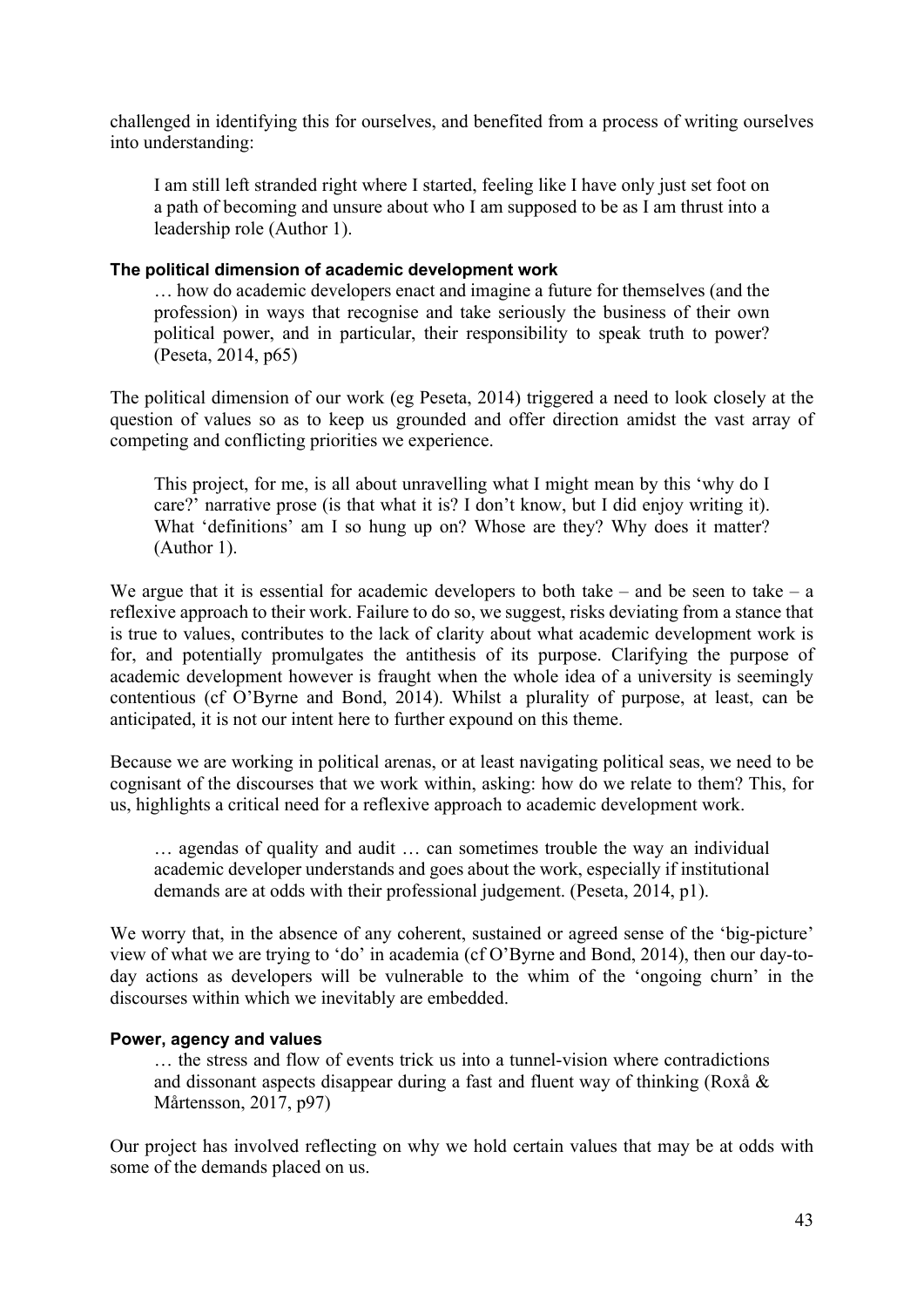For me, teaching is an act of enabling/empowering/supporting/facilitating others to become something more than they are now. I have avoided the use of the word 'develop' (and 'improve') here, deliberately, as I think it (they) can be problematic: it suggests that we do something to another, to 'fix' them or to 'make' them better, it reduces the 'other' to an object and ignores their necessary agency in the learning process (Author 1).

We argue that such awareness is essential if we are to avoid the "stress and flow" consequences of which Roxå & Mårtensson (2017) speak. This is why we are investing so much energy in our dialogue on values.

Roxå & Mårtensson (2017, p102) argue that academic developers

are power-holders linked to expertise, institutional management, and policies and through them the teachers encounter the language and perspective of these forces, policies and worldviews.

Unlike Manathunga (2007), Roxå & Mårtensson (2017, p102) suggest that academic developers do have power as

the position occupied by developers affords them power through resources they sometimes control and sometimes are unaware of.

We suggest that to ignore or misuse this power is to take a pass on responsibility, or exercise 'privileged irresponsibility' (Zembylas et al. 2014), which may ultimately be to the detriment of the larger purpose(s) of academic development – assuming this is adequately understood or shared (as noted above). This is because

privileged irresponsibility allows those who benefit from being in superior positions in a hierarchical system to remain oblivious about the part they play themselves in maintaining the system (Zembylas et al. 2014, p207)

and

another way in which responsibility is avoided by powerful groups of people is by absenting themselves from discussions about responsibilities (Zembylas et al. 2014, p205).

Academic developers' 'positioning' with respect to expectations has pointed us toward the relationship between our values and the political 'game' that we inhabit as the lived experience of academic development work. Whether we like it or not, we are part of this game, and the game part of us: we shape each other. The agency and power that we bring to this game gives us not just an opportunity, but a responsibility to engage in ways that benefit the ultimate goals of the academic development project: to ignore or fail to grasp this opportunity is to exercise privileged irresponsibility.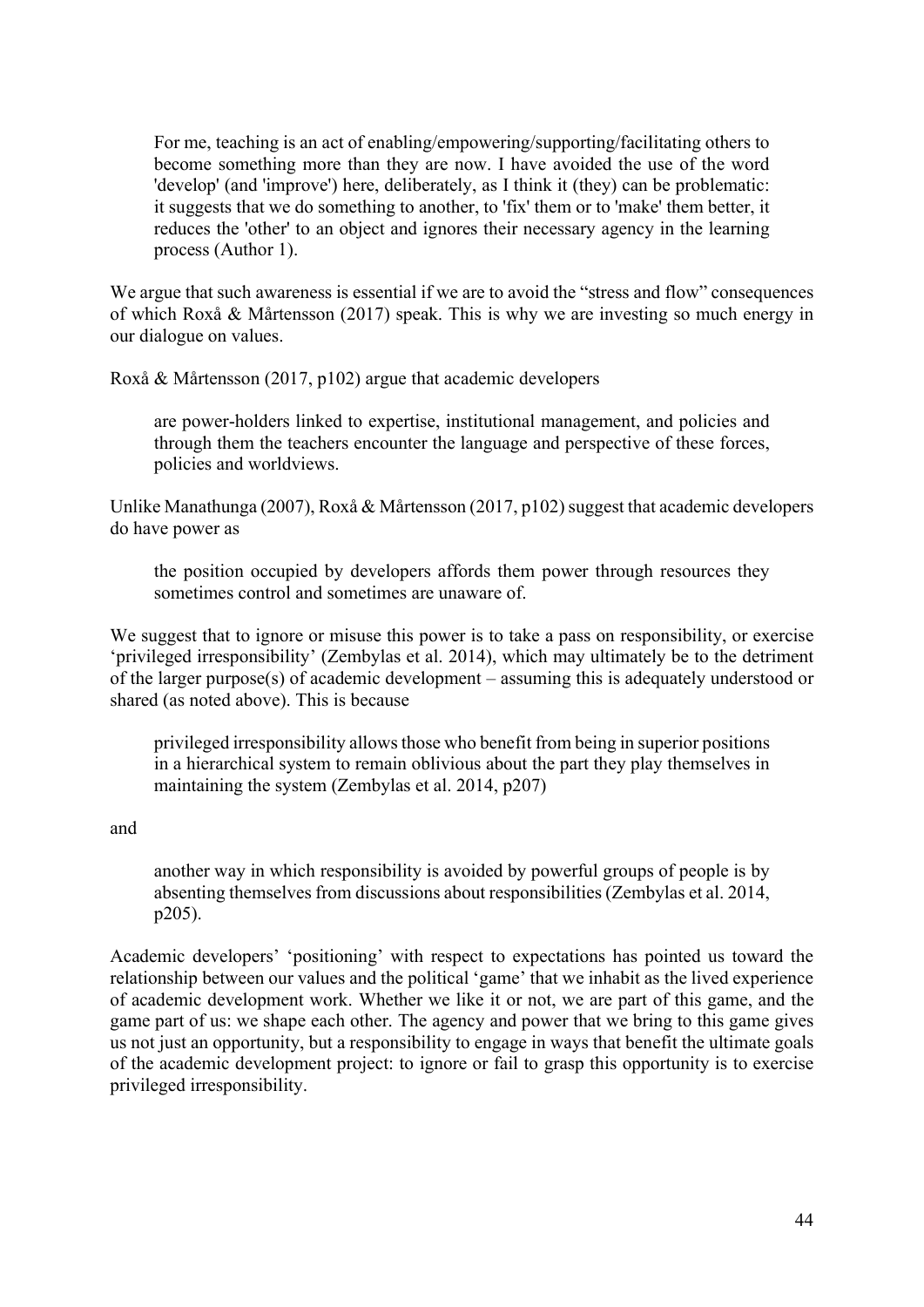### Part 2: Values in Conflict (or synergy): Alignment, agency and action

#### History(ies) of values-alignment – where are we now, really?

Our concern that failure to be reflexive in academic development work risks being caught in the current of the dominant (or strongest) discourse is reflected in others' stances as well. Roxå & Mårtensson (2017, 96) for example, suggest:

An image emerges that, while striving to elevate the importance of teaching and learning in their institutions, academic development as a profession has lost something, its history, its values, and thereby its power to steer development.

They turn the lens on themselves (and the profession), much as we have been attempting to do, and prompt us to consider that there are consequences of our (developer) actions that we do not see. We agree, but still do not want to lose sight of those things that we do see quite clearly, and have to decide on how to respond in quite a conscious and often fairly public manner.

It reminds me of the stance I [personally] took when accepting the manager's job for my previous role. The College came second, with the people in the team as first priority, and specifically for the purpose of upskilling/developing them so they could jump ship and move on (Author 1).

The three of us worry. Have we displayed compliance, or worse – willful ignorance – in contributing to the situation that we so deeply feel creates tensions and conflict with our values and raison d'etre for development work? Halffman and Radder (2015, p166) state:

Management has proclaimed academics the enemy within: academics cannot be trusted, and so have to be tested and monitored, under the permanent threat of reorganization, termination and dismissal.

They continue:

… they [Management] actually mean that academic professionals must deprofessionalise: they have to be demoted to executors, subject to a strict regime of supervision by another group of professionals: educational experts, marketing and communications staff … (Halffman and Radder, 2015, p171)

Does this cast us 'educational experts' as tools of management surveillance? Here we argue that we must be acutely aware and critical of our positioning as academic developers with respect to the discourses we inhabit, and as brokers of those discourses: how are academic developers positioned if 'Management' has proclaimed academics the enemy within? And what should we do about it? Paying close attention to our values can be crucial in guiding our actions, particularly if, as Roxå & Mårtensson, (2017 ) contend, there are consequences of our actions that we do not see.

Halffman and Radder (2015, p173) ask

How could this happen? ... The colonisation of the university [by Management] is a success because we cooperated en masse – and still do to this day.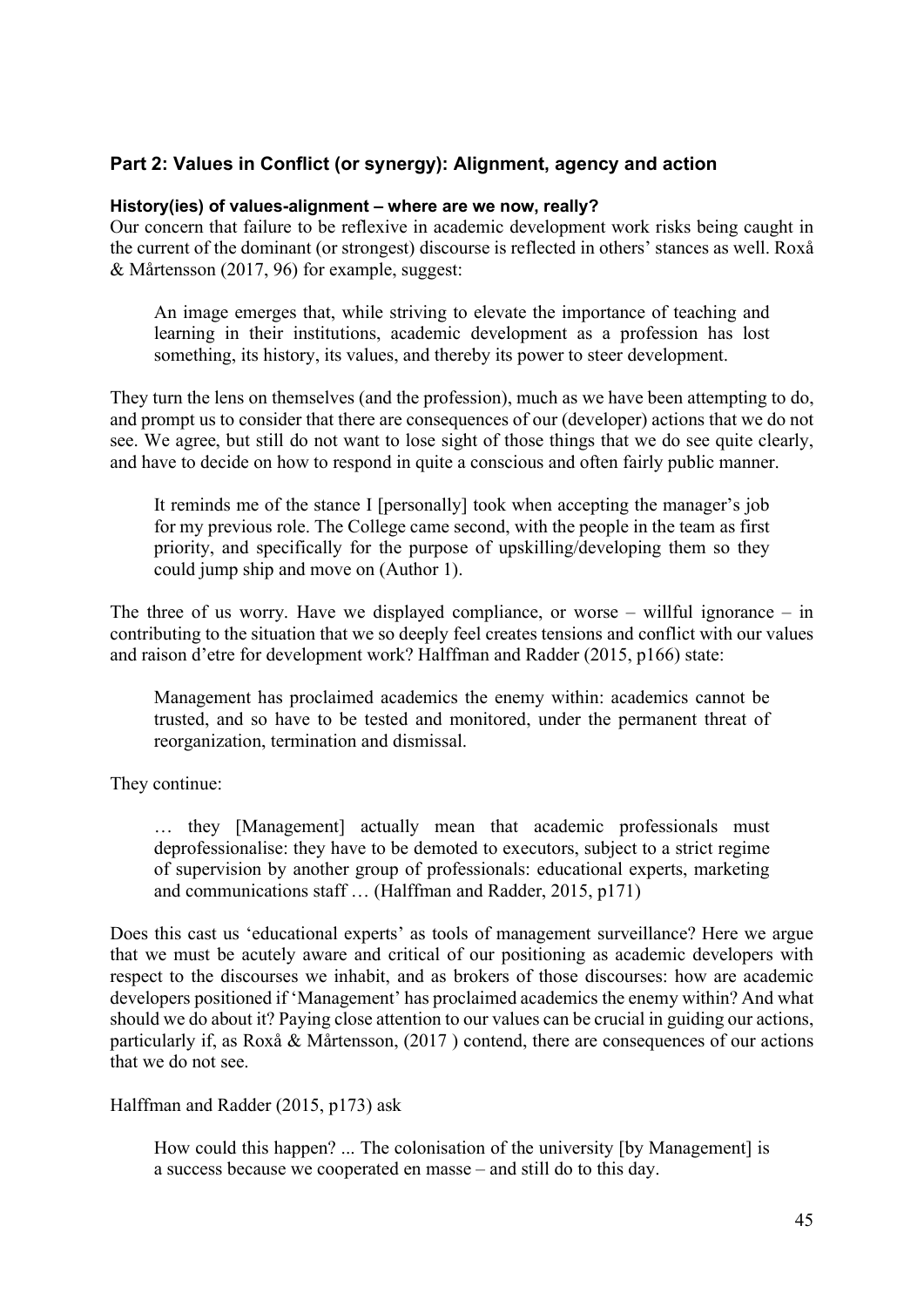The imperative to be reflexive is apparent: 'we', too, are a part of this machinery – and potentially an ominous part – and the political game we inhabit means that we have a responsibility to ensure our values inform our actions, as well as to hone our capacity to articulate how and why we see things in a particular way.

#### Values and agency through the lens of identity

Academic developers are located in institutional cultures that can both empower and inhibit their scope of agency (Kensington-Miller et al., 2015, p280).

Personal accounts, such as the narrative inquiry of Kensington-Miller and colleagues, that interrogate matters of identity, prompt us to broaden our inquiry to consider not just personal values, but also the 'value' of the work we do . However, clearly understanding and communicating this can be challenging :

the changing parameters of our work mean it can be particularly hard to evaluate our activities and demonstrate the value of what we have achieved (Bamber & Stefani, 2016, p243).

The lens of identity has been particularly powerful:

the challenge of 'others (academics) not understanding what it is that we do' comes up time and time again: and to be clear I actually think this is a question of more than what we do, but foremost who we are (identity) and why we do it. The interplay of these perspectives, which for me has identity in the foreground, has significant impact on the ways in which developers and academics engage with each other (Author 1).

There is thus a diversity of expectations that we have to negotiate: at the least, this milieu might comprise (formal, 'performance-based') institutional expectations, expectations held by academic colleagues (that may well vary widely; be implicit, and/or under-explored) as well as those we hold of ourselves. This is powerfully portrayed by Kensington-Miller et al. (2015, p285) where they note

Joanna uses the metaphor of a chameleon on a tartan rug, to illustrate the constant changing of roles as she attempts to blend into what is expected of her in different contexts.

Barbara Grant (2007) provides a way for us to blend together the two flavours of our inquiry into values in academic development work; namely recognising, 1) the political milieu in which we work and the relationships we have with the diverse discourses we inhabit, 2) along with the identities and the expectations brought to and/or imposed on 'us'.

In my understanding, identity, like mourning, is a term that is at once political and ethical (Grant, 2007, p36).

Our identities are part of this political game and not separable, which reinforces our stance that we not only have an opportunity but a responsibility to use our agency to take values-informed action. Otherwise,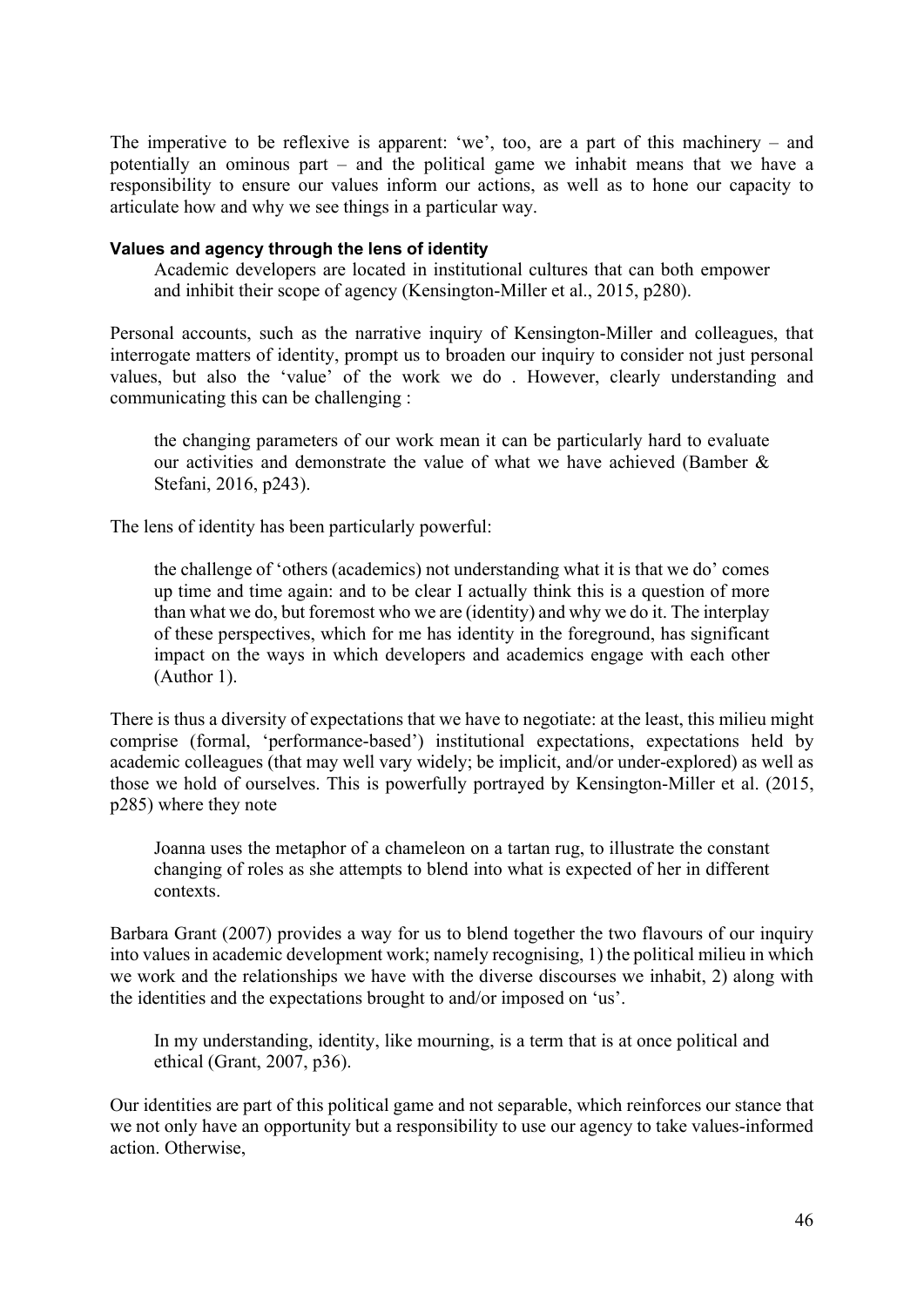… the myriad ways in which that identity is perceived by others as either fraudulently academic, or baselessly know-it-all, or servilely a tool of managerialism (Grant, 2007, p37),

poses a risk in

… making a strong claim for a particular identity. For one thing, identities don't come out of nowhere – they are given meaning (especially status) by particular discourses of higher education (Grant, 2007, p38).

Lee & McWilliam (2008) likewise aspire that we look beyond just categorisation of 'roles and identities' and want academic developers imaginatively integrated into the work of the academy, even contributing direction and leadership. We go further, demanding that we have a responsibility to recognise our agency in the wider political milieu in which we operate, and that our very professionalism requires a reflexive approach centred around considered values .

This got me thinking about the spaces that we might have to (safely?) enact this responsibility. Is it in personal opinion (clearly expressed as such) rather than within roles? Is it by working with those on the periphery (eg GTAs/learning technologists/technicians) who may have less overt power but who therefore do have more freedom? Is it through refusing some of the identities that others try to impose (eg being a REF-able academic)? I guess I'm asking if it lies in discrete subversion? (Author 2)

Personally, I don't know if I actually want to stick to 'safe' spaces to do this – am I happy to do this 'unsafely' – and what might that actually imply? And I think I can take that stance (of doing it 'unsafely') because I am privileged: white, hetero, cis-gender, male, upper middle class, stable 'everything' in life: I can afford to lose my job because I know I will get another (just like it, if I wanted to). (Author 1)

Revealingly, one of the 'safest places' available is denoted by the term 'emeritus', and it might be helpful to ask: what scope is there for further enhancing the contributions and roles ('critical friend'; 'personal coach'; 'professional mentor', etc) that might be played by those of us who now wear this label? Indeed, we might even ask if it is 'privileged irresponsibility' to duck such options? (Author 3)

#### Conclusion - Values in action

Are we trapped in a positivist, new managerialist spiral of demonstrating the value of our work, or can we take the lead in reframing the discourse on how educational development proves its worth? (Bamber & Stefani, 2016, p242)

While much of our ongoing project has been exploratory, stemming from a focus on identity and values, the very practical question "well, what can (or should) we do about it?" has always been in the foreground. Bamber & Stefani (2016, p243) advocate a call to arms:

Taking a stand on demonstrating the value of our work does require developers to be courageous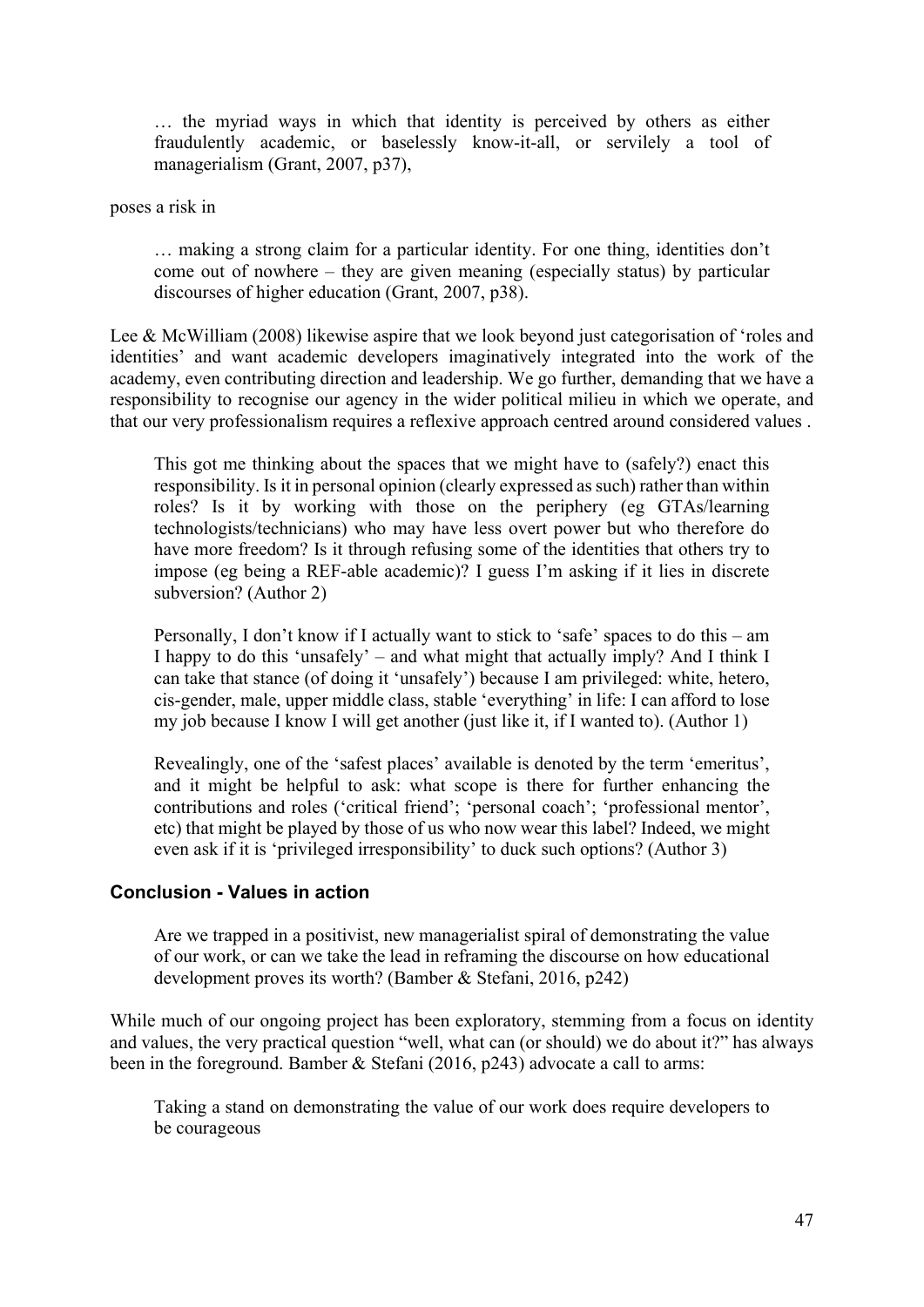For us, when we experience conflict between our own values and the HE climate within which we are working, the question "what can we do about it?" results in answers ranging from "advocating whatever is necessary to survive and maintain some sanity" to "redefining the discourse". Lee & McWilliams (2008, p73) suggest we need:

to find a way to live and work with the daily experience of contradiction and ambiguity within the modern university,

and

in this way we seek to move towards imagining a critical scholarship for academic development that can engage productively in the ongoing reinvention of the academy (Lee & McWilliam, 2008, p69).

The elevation of academic development work into political arenas in HE affords us the opportunity, agency and responsibility to deliver on these sorts of ambitions.

Whether we like it or not (or even whether we 'see' it or not), because academic developers operate politically and in a political environment, we have a responsibility to be reflexive in the way we engage with reshaping the HE agenda. Academic developers are not separable from the discourses they work within, whether we agree with them or not, and so our actions *can* and *do* shape those agendas and consequent outcomes. We need a means of guiding our agency in this political milieu, and a values-informed approach seems particularly suitable and useful. Lee & McWilliam (2008, p72) note that

a key rhetorical feature of much of the recent published work is a concern to embrace and reconcile the tensions and differences within the field [of academic development].

We argue that it is crucial and perhaps more fruitful long-term to pay attention to and grapple with the discourses that give rise to these tensions, rather than with the tensions themselves.

The value of a 're-description' lies in the extent to which one is able to identify those contradictions that are ironies of academic development practice, rather than problems to be resolved (Lee & McWilliam, 2008, p75).

Perhaps we can "deliver on our KPIs" in a way that contests the KPI agenda, and in doing so take up the challenge of evidencing value in development work (Bamber & Stefani 2016) to enact a new leaderly disposition (Lee & McWilliam 2008) in the academic development field and the academy?

#### **References**

- Bamber, V. & Stefani L. (2016). Taking up the challenge of evidencing value in educational development: from theory to practice. International Journal for Academic Development, 21(3), 242-254. https://doi.org/10.1080/1360144X.2015.1100112
- Di Napoli, R. (2014). Value gaming and political ontology: between resistance and compliance in academic development. International Journal for Academic Development, 19(1) 4-11. https://doi.org/10.1080/1360144X.2013.848358
- Ellis, C., Adams, T. E., & Bochner, A. P. (2011). Autoethnography: An overview. Historical Social Research, 36(4), 273-290.